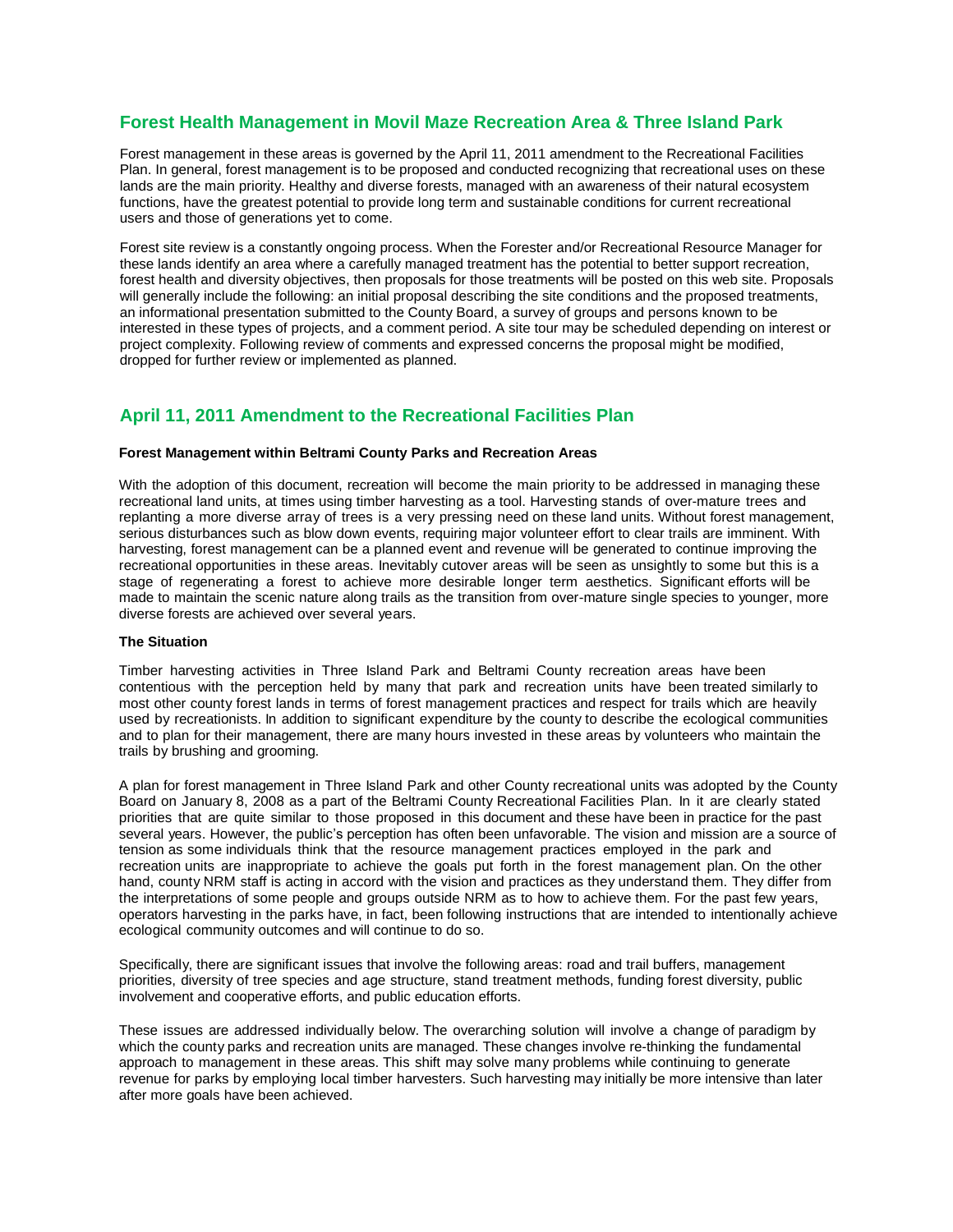#### **Solutions**

These are recreation areas with forests as the dominant vegetation, rather than timber areas in which there are recreational trails. With that prioritization in mind, the following addresses the specific points listed above with solutions that have been discussed with the concerned parties.

- 1) *Road and Trail Buffers:* To preserve or create visual and vegetative buffers along recreational trails, buffers will be proposed in every forest management prescription. Visual quality may be the most important aspect guiding forest management activities and will be treated as "most sensitive" in the visual sensitivity category. The default proposal is that within a minimum 50' corridor along either side of the roads and trails, most understory vegetation, wind firm longer lived trees and younger trees will remain. In areas within the corridor where trees are predominantly mature, they will be thinned back to no less than 30 ft2/acre of basal area or approximately 1/3 of the original standing volume. Guidelines set forth in the manual "Sustaining Minnesota Forest Resources, Voluntary Site-Level Forest Management Guidelines" will be followed. Trails will be treated similar to riparian features using many of the riparian recommendations as trees are harvested.
- 2) *Management Priorities:* Similarity of stand prescriptions between park lands and other county lands will be removed by changing from the priority of economic revenue to ecological community management. The fundamental consideration is one in which habitat management or development for recreation is the emphasis and timber harvest is the tool to accomplish that objective.
- 3) *Diversity of Tree Species and Age Structure:* Management prescriptions will be written specifically for ecological community-based forest management. These prescriptions will result in retaining longer lived species where ecologically appropriate and may also require more of the short lived species (such as Aspen, Balsam fir, and Birch) to be selectively left standing.

*Stand Treatment Methods:* Mechanisms under which forest management contracts are let within the park lands will be modified so that services are requested on the basis of landscape management outcomes. Harvest unit location, size, and shape, along with pre-determined landing locations will be key components in achieving visual quality goals. Operators who wish to do this work will be required to post a performance bond to assure that their work meets expected standards. Maps produced by NRM will show recommended locations of landings, haul roads, buffers, and skid trails where they directly impact a recreational trail. If necessary, these locations will be marked on the ground as well. Timber harvesting will be designed with smaller harvest areas than those that are typical of other county lands and the shapes of the harvest areas will be designed to decrease their visibility. Contracts with loggers will be used to achieve ecological community-based recreation goals.

- 4) *Funding Forest Diversity:* The County will invest 15% of projected park timber sale revenues in reforestation efforts (site preparation, seedlings, planting, protection, release) toward the end of promoting tree species diversity in the park and recreation areas. Tree seedlings recommended in reforestation project plans will be native species that are compatible with site conditions. Over the life of a reforestation effort, significant dollars will be spent for each mile of trail. It is acknowledged that intensive tree planting and maintenance along trail corridors will be expensive in these recreation areas.
- 5) *Public Involvement and Cooperative Efforts:* The process by which forest management activities are proposed and contracted will involve interested groups. NRM will make an annual public presentation to the PTAC and interested groups to review projects for the upcoming year. The NRM Department and PTAC will receive comments from those groups which may be used to modify plans. The PTAC may request a tour to see the proposed projects on the ground.
- 6) *Public Education Efforts:* The County is managing a resource where the decisions made today dictate what the forest will look like 40, 80, or 100+ years from now. What makes a trail a favorite of an individual may be the result of 40 years of forest management activities. The County will place appropriate interpretive signs at trailheads and along trails within the parks to explain forest management activities.
- 7) The County will also try to coordinate this effort with local schools and their environmental educational programs. The interpretive sites in Movil Maze and Three Island Park will serve as outdoor classrooms demonstrating how different forest management techniques help preserve, protect, and improve the health of the forest while providing for multiple recreational opportunities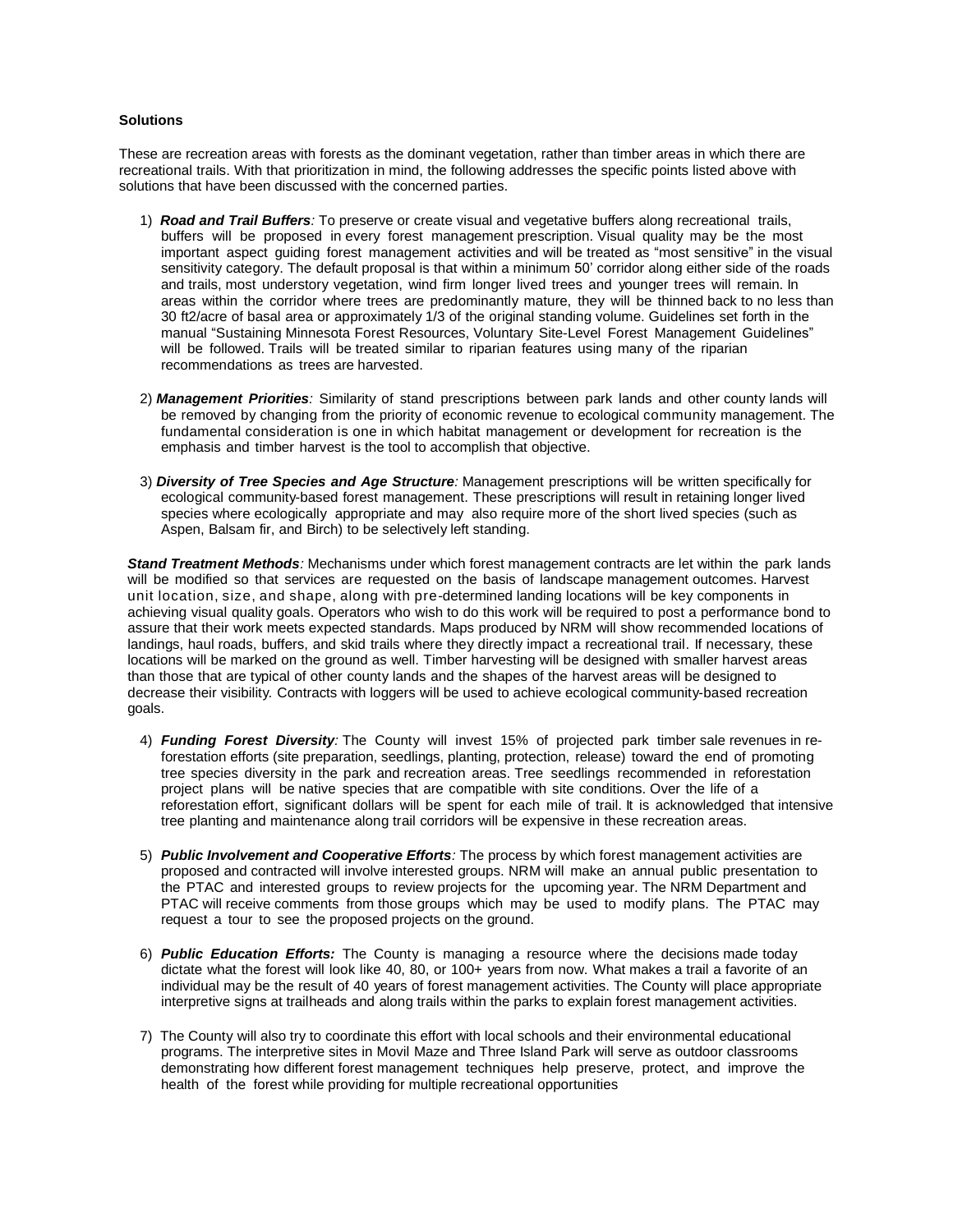#### **Conclusion**

We are fortunate, in our county, to have forest resources that can meet numerous needs from timber harvest to hunting, and from recreational trail use to maintaining a very diverse habitat for native species. Within the Movil Maze and Three Island Park, the latter two uses predominate. As such, these areas need to be managed differently from other county owned forestlands. We will be guided by prescriptions utilizing the latest ecological community survey data and silvicultural interpretations. We will use timber harvesting, among other tools, to expedite progress toward a range of successional stages. Included are those stages characterized by more mature, longer lived trees, ecologically appropriate to the site, than are retained on most other county forest lands. Public involvement in management decisions will be overtly encouraged and the stamp of interest groups will be intentionally sought in operations that are carried out in this progression of ecological change to the extent that natural events allow it.

Beltrami County Forest Plan with revision Approved by the Beltrami County Board May 3, 2011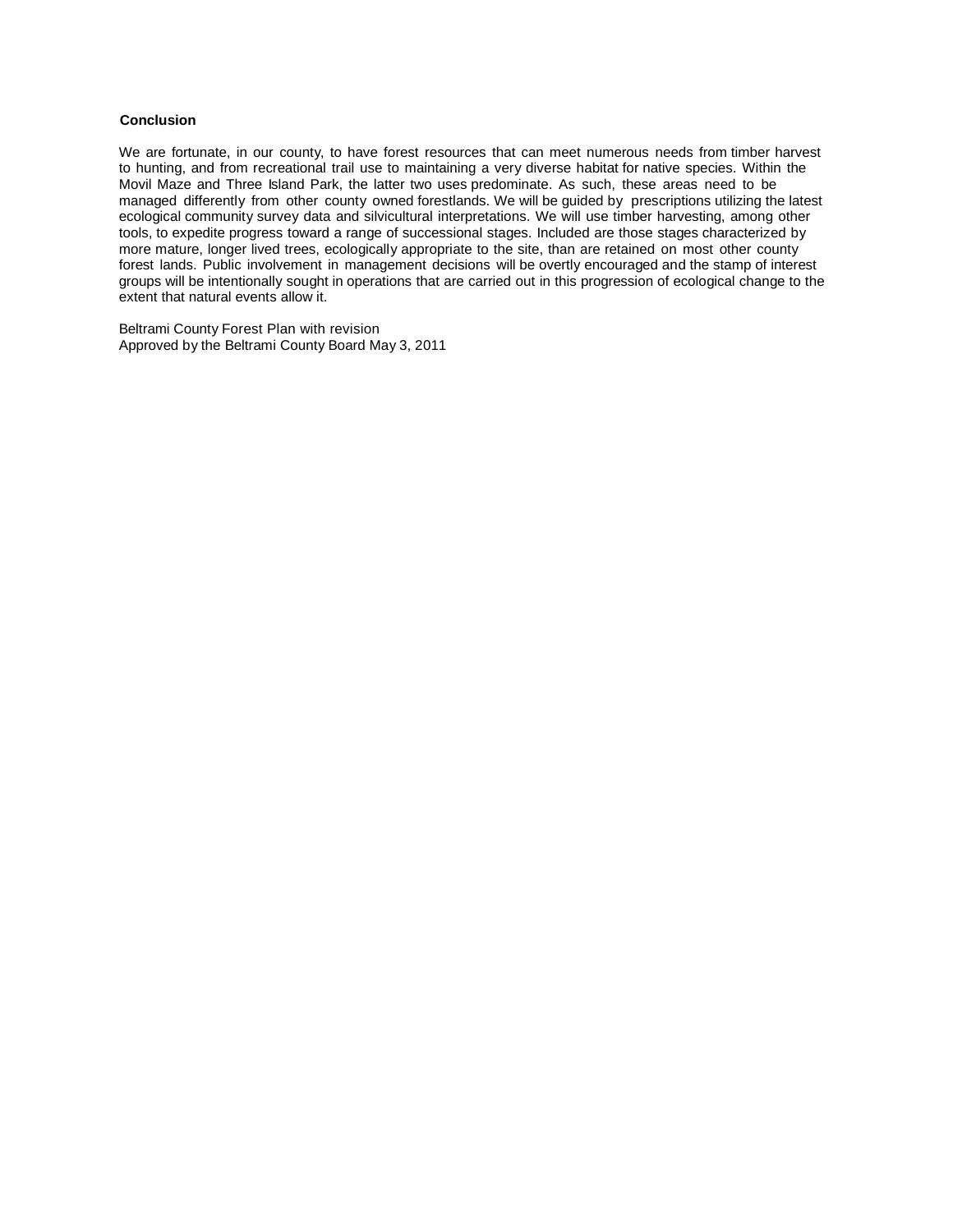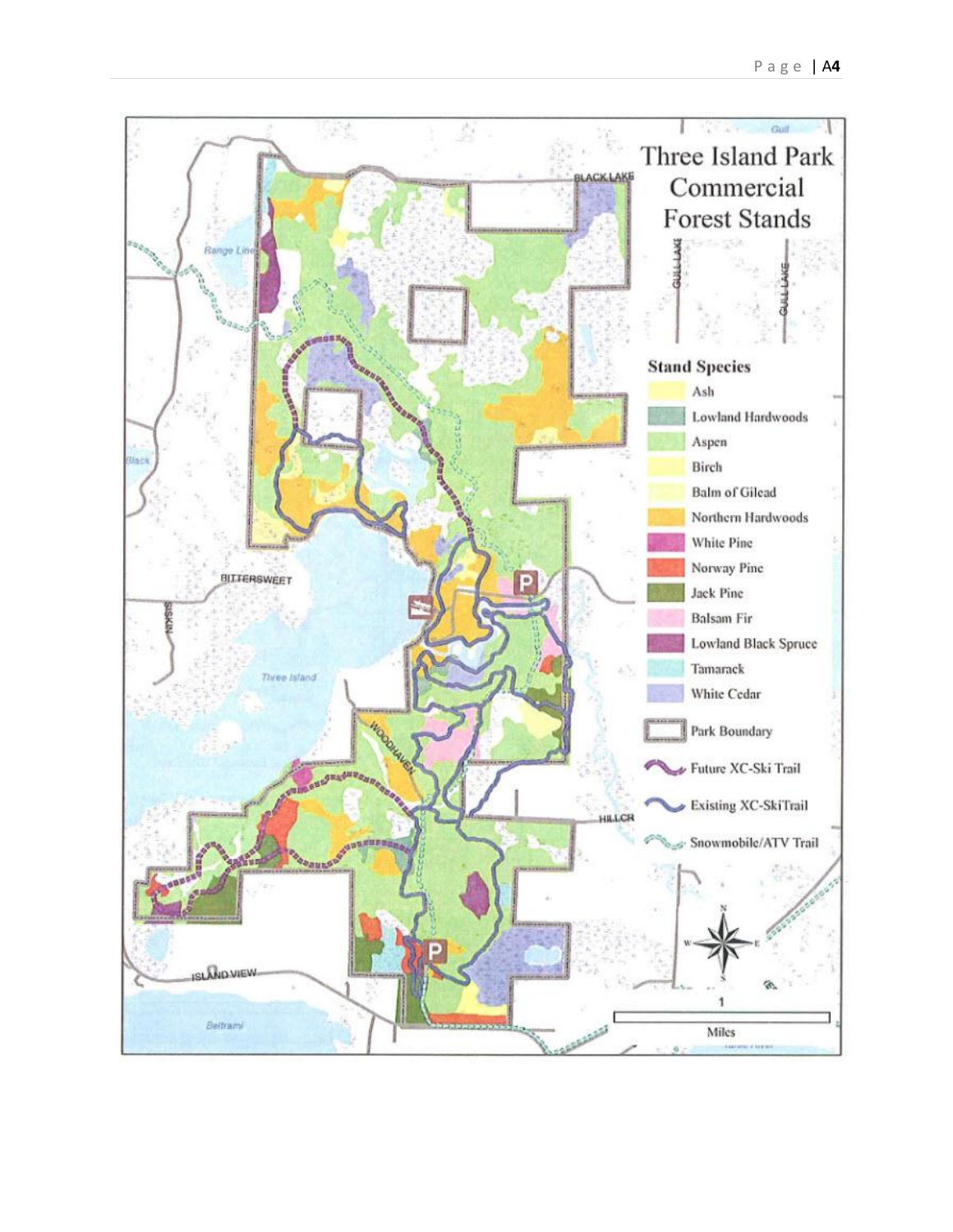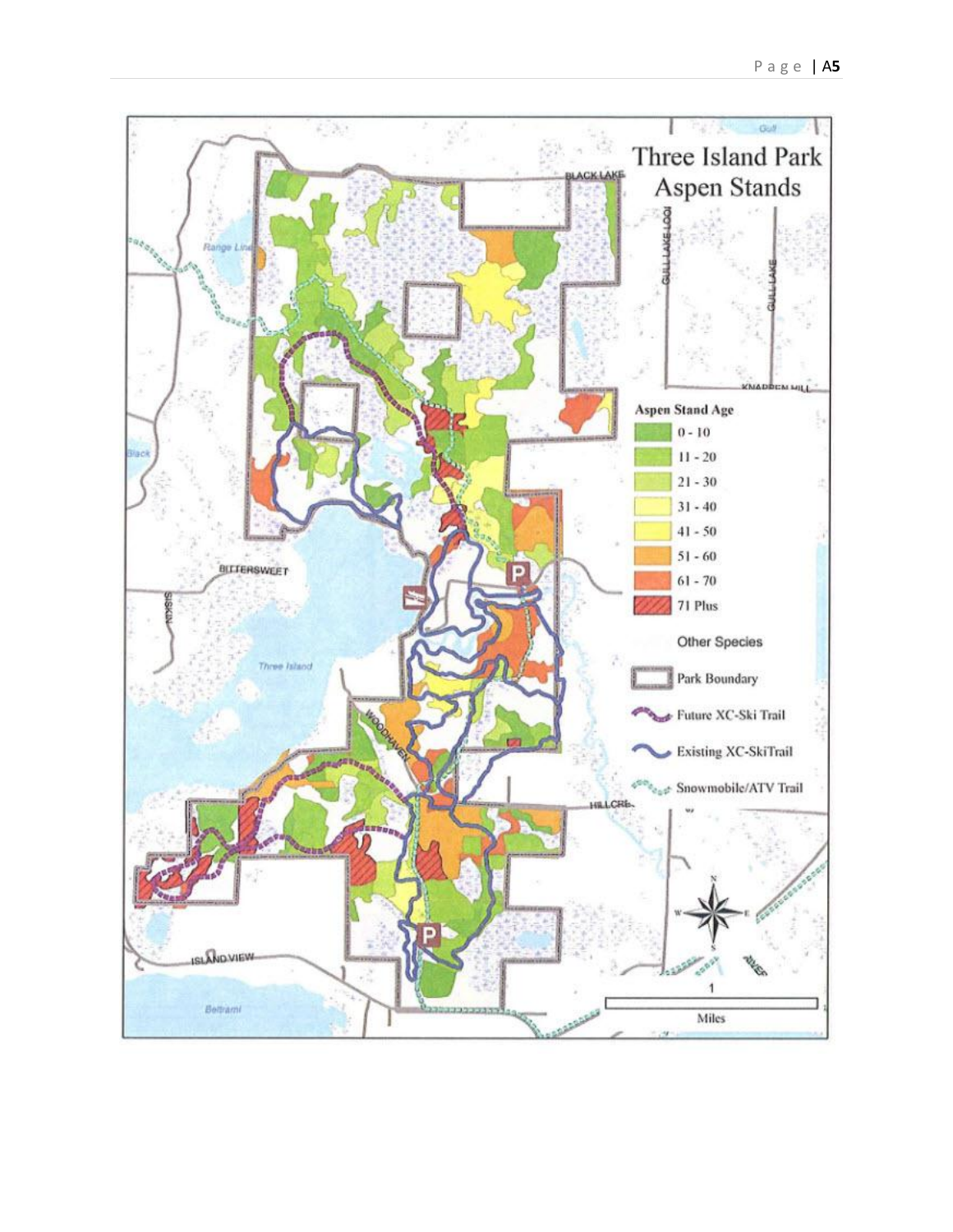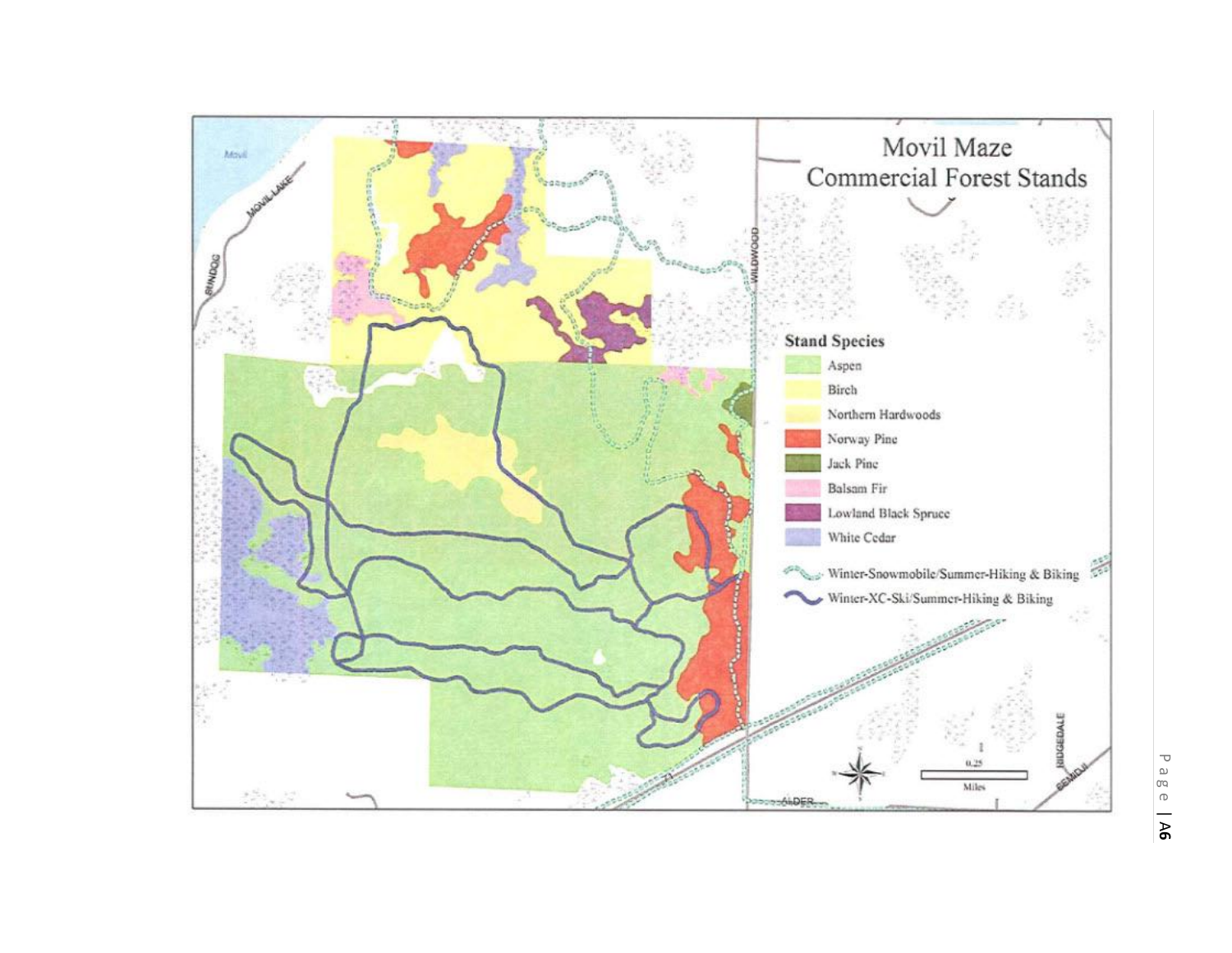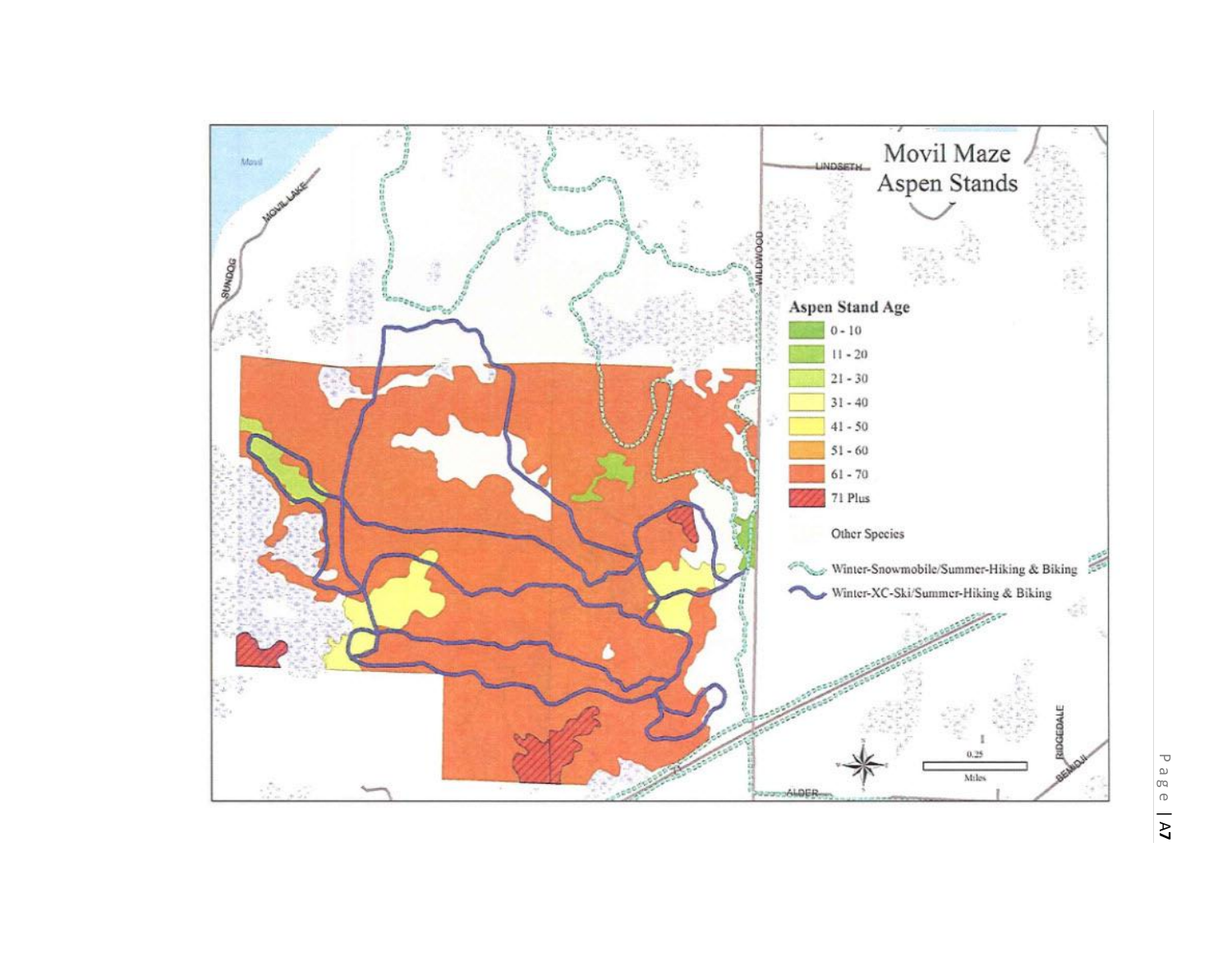